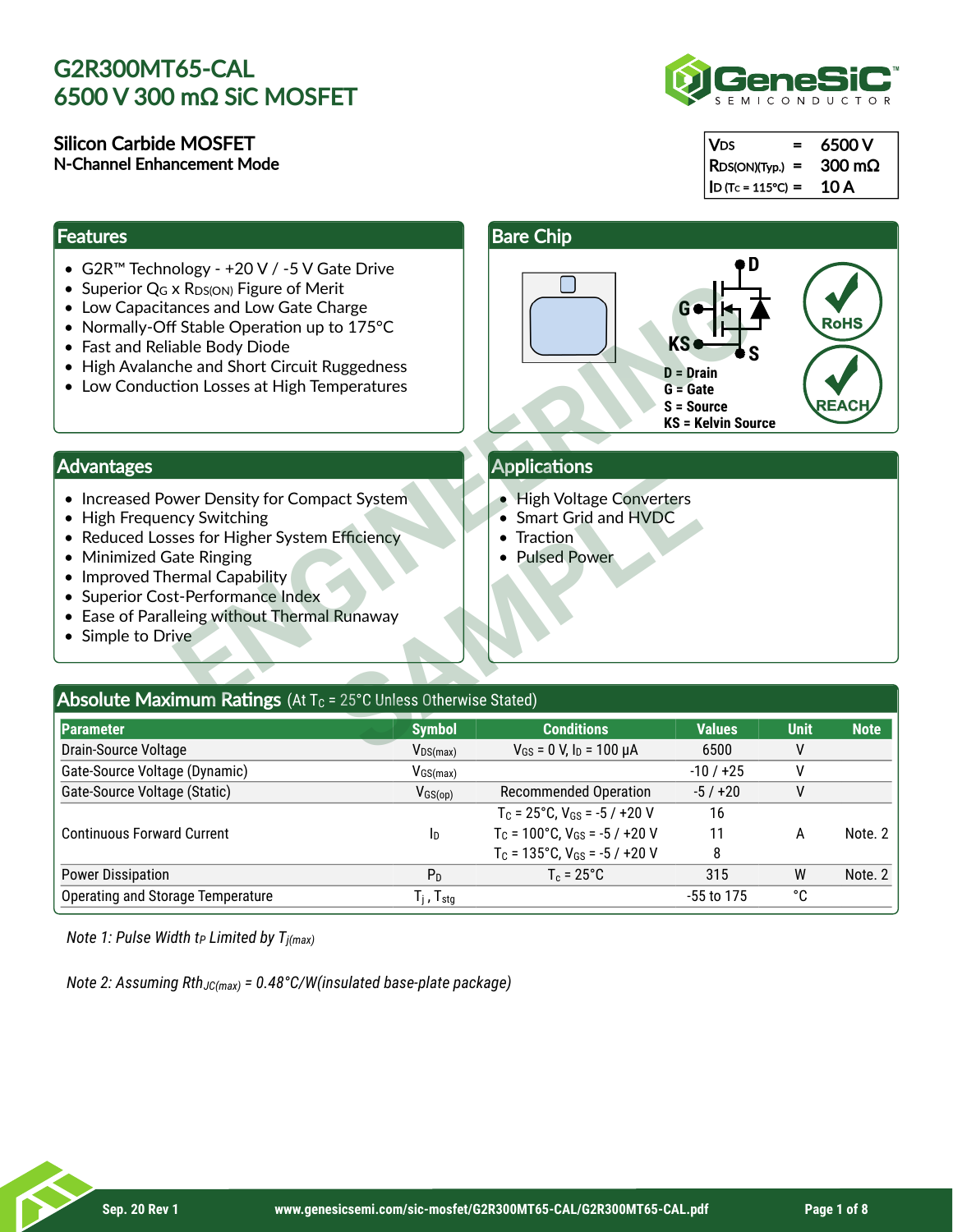

### Electrical Characteristics (At  $T_c$  = 25°C Unless Otherwise Stated)

| <b>Parameter</b>                     | <b>Symbol</b>           | <b>Conditions</b>                                             |               | <b>Values</b> |             | <b>Unit</b> | <b>Note</b>   |
|--------------------------------------|-------------------------|---------------------------------------------------------------|---------------|---------------|-------------|-------------|---------------|
|                                      |                         |                                                               | Min.          | Typ.          | Max.        |             |               |
| Drain-Source Breakdown Voltage       | V <sub>DSS</sub>        | $V_{GS}$ = 0 V, $I_D$ = 100 $\mu$ A                           | 6500          |               |             | V           |               |
| Zero Gate Voltage Drain Current      | <b>l</b> <sub>pss</sub> | $V_{DS}$ = 6500 V, V <sub>GS</sub> = 0 V                      |               | 1             |             | μA          |               |
| Gate Source Leakage Current          |                         | $V_{DS}$ = 0 V, $V_{GS}$ = 25 V                               |               |               | 100         | пA          |               |
|                                      | Igss                    | $V_{DS} = 0 V, V_{GS} = -10 V$                                |               |               | $-100$      |             |               |
| <b>Gate Threshold Voltage</b>        | $V_{GS(th)}$            | $V_{DS} = V_{GS}$ , $I_D = 6.0$ mA                            | 2.7           |               |             | v           |               |
|                                      |                         | $V_{DS}$ = $V_{GS}$ , $I_D$ = 6.0 mA, T <sub>i</sub> = 175°C  |               | 1,71          |             |             | Fig. 9        |
| Transconductance                     | <b>gfs</b>              | $V_{DS}$ = 10 V, $I_D$ = 5 A                                  | 2.7           |               |             | S           | <b>Fig. 4</b> |
|                                      |                         | $V_{DS}$ = 10 V, I <sub>D</sub> = 5 A, T <sub>i</sub> = 175°C |               | 2.9           |             |             |               |
| Drain-Source On-State Resistance     | $R_{DS(ON)}$            | $V_{GS}$ = 20 V. In = 5 A.                                    | 300           |               | 375         | $m\Omega$   | Fig. 5-8      |
|                                      |                         | $V_{GS}$ = 20 V, I <sub>D</sub> = 5 A, T <sub>i</sub> = 175°C |               | 993           |             |             |               |
| Input Capacitance                    | $C$ <sub>iss</sub>      |                                                               |               | 4465          |             |             |               |
| <b>Output Capacitance</b>            | C <sub>oss</sub>        | $V_{DS}$ = 800 V, $V_{GS}$ = 0 V                              |               | 82            | pF          |             | Fig. 10       |
| Reverse Transfer Capacitance         | C <sub>rss</sub>        | $f = 1$ MHz, $V_{AC} = 25$ mV                                 |               | 13.9          |             |             |               |
| C <sub>oss</sub> Stored Energy       | $E_{\rm oss}$           | 31                                                            |               |               |             | μJ          | Fig. 11       |
| C <sub>oss</sub> Stored Charge       | Qoss                    |                                                               | 111           |               |             | nC          |               |
| <b>Internal Gate Resistance</b>      | $R_{G(int)}$            | $f = 1$ MHz, $V_{AC} = 25$ mV                                 |               | 1.8           |             | Ω           |               |
|                                      |                         |                                                               |               |               |             |             |               |
| <b>Reverse Diode Characteristics</b> |                         |                                                               |               |               |             |             |               |
| <b>Parameter</b>                     | <b>Symbol</b>           | <b>Conditions</b>                                             | <b>Values</b> |               | <b>Unit</b> | <b>Note</b> |               |
|                                      |                         |                                                               | Min.          | Typ.          | Max.        |             |               |
| Diode Forward Voltage                | V <sub>SD</sub>         | $V_{GS}$ = -5 V, $I_{SD}$ = 5 A                               | 4.2           |               |             | Fig.<br>V   |               |
|                                      |                         | $V_{GS}$ = -5 V, $I_{SD}$ = 5 A, T <sub>i</sub> = 175°C       | 3.6           |               |             |             | $12 - 13$     |

### Reverse Diode Characteristics

| Diode Forward Voltage                | <b>V</b> sp      | $V_{GS}$ = -5 V, $I_{SD}$ = 5 A<br>$V_{GS}$ = -5 V, $I_{SD}$ = 5 A, T <sub>i</sub> = 175°C |               | 4.2<br>3.6 |      | ۷           | Fig.<br>$12 - 13$ |
|--------------------------------------|------------------|--------------------------------------------------------------------------------------------|---------------|------------|------|-------------|-------------------|
|                                      |                  |                                                                                            |               |            |      |             |                   |
|                                      |                  |                                                                                            |               |            |      |             |                   |
| <b> Parameter</b>                    | <b>Symbol</b>    | <b>Conditions</b>                                                                          | Min.          | Typ.       | Max. | <b>Unit</b> | <b>Note</b>       |
|                                      |                  |                                                                                            | <b>Values</b> |            |      |             |                   |
| <b>Reverse Diode Characteristics</b> |                  |                                                                                            |               |            |      |             |                   |
|                                      |                  |                                                                                            |               |            |      |             |                   |
| <b>Internal Gate Resistance</b>      | $R_{G(int)}$     | $= 1$ MHz, $V_{AC} = 25$ mV                                                                |               | 1.8        |      | Ω           |                   |
| C <sub>oss</sub> Stored Charge       | Q <sub>oss</sub> |                                                                                            |               | 111        |      | nC          |                   |
| C <sub>oss</sub> Stored Energy       | $E_{\rm oss}$    |                                                                                            |               | 31         |      | μJ          | Fig. 11           |
|                                      |                  | $VDS = 800 V, VGS = U V$<br>$f = 1$ MHz, $V_{AC} = 25mV$                                   |               | 13.9       |      |             |                   |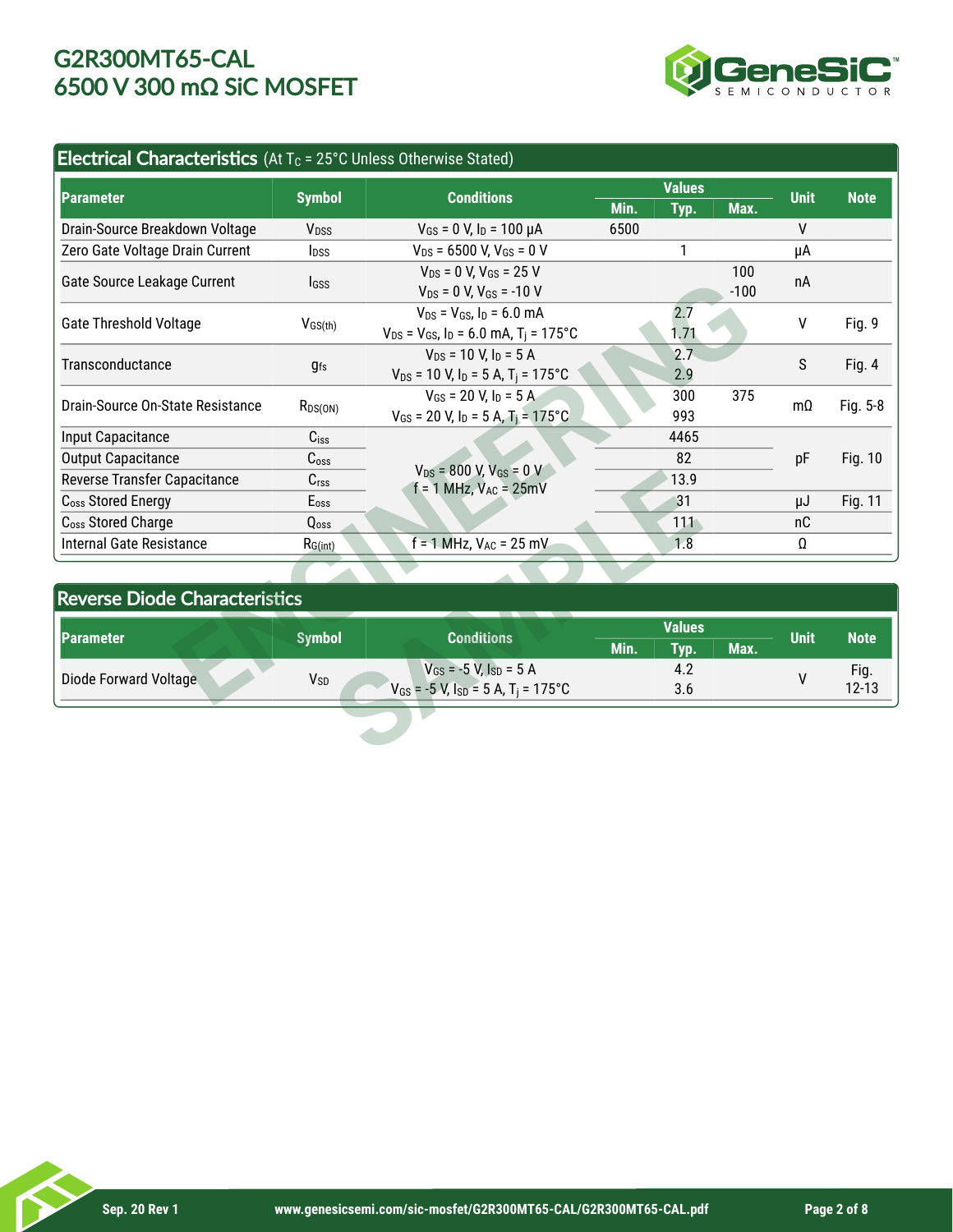

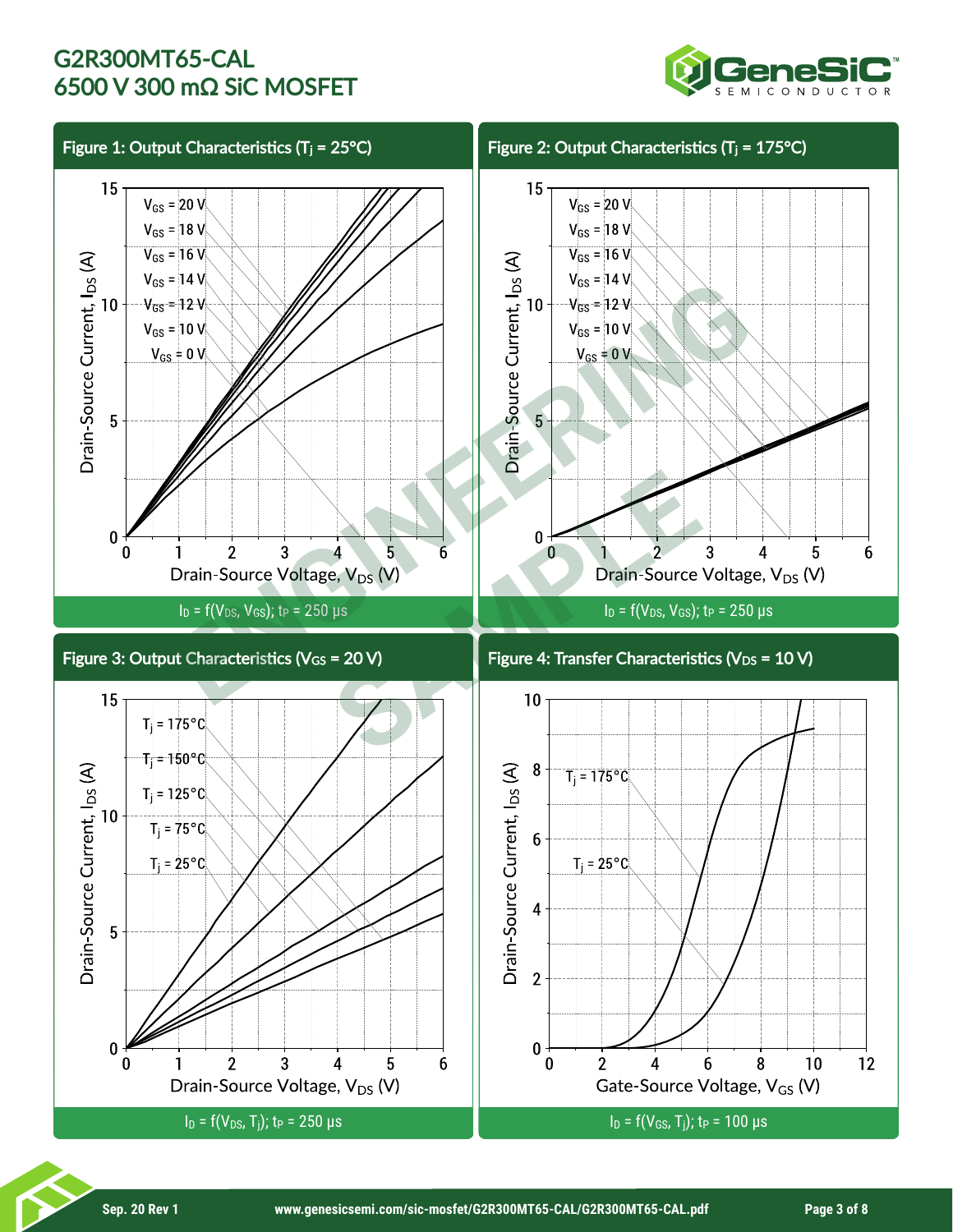

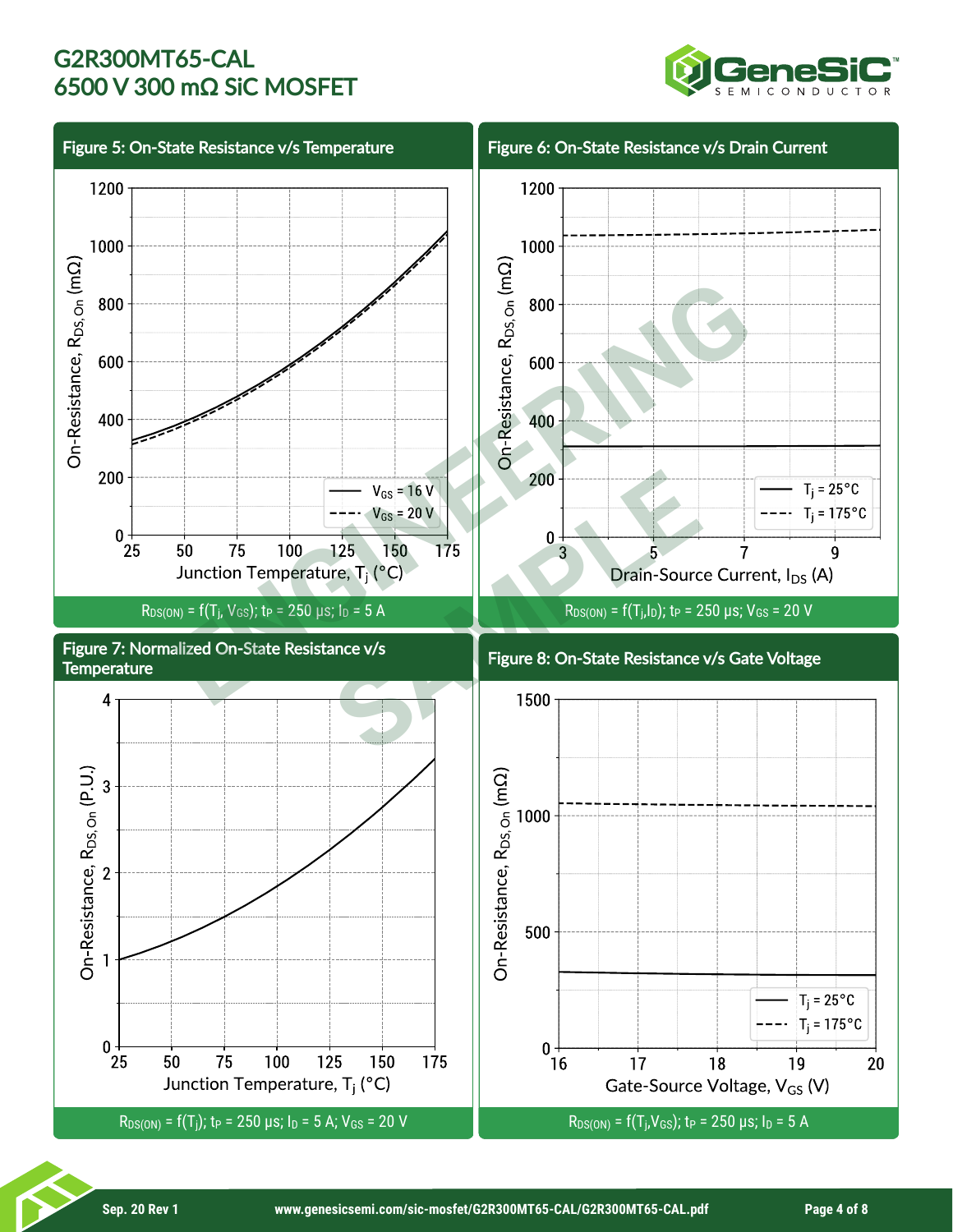

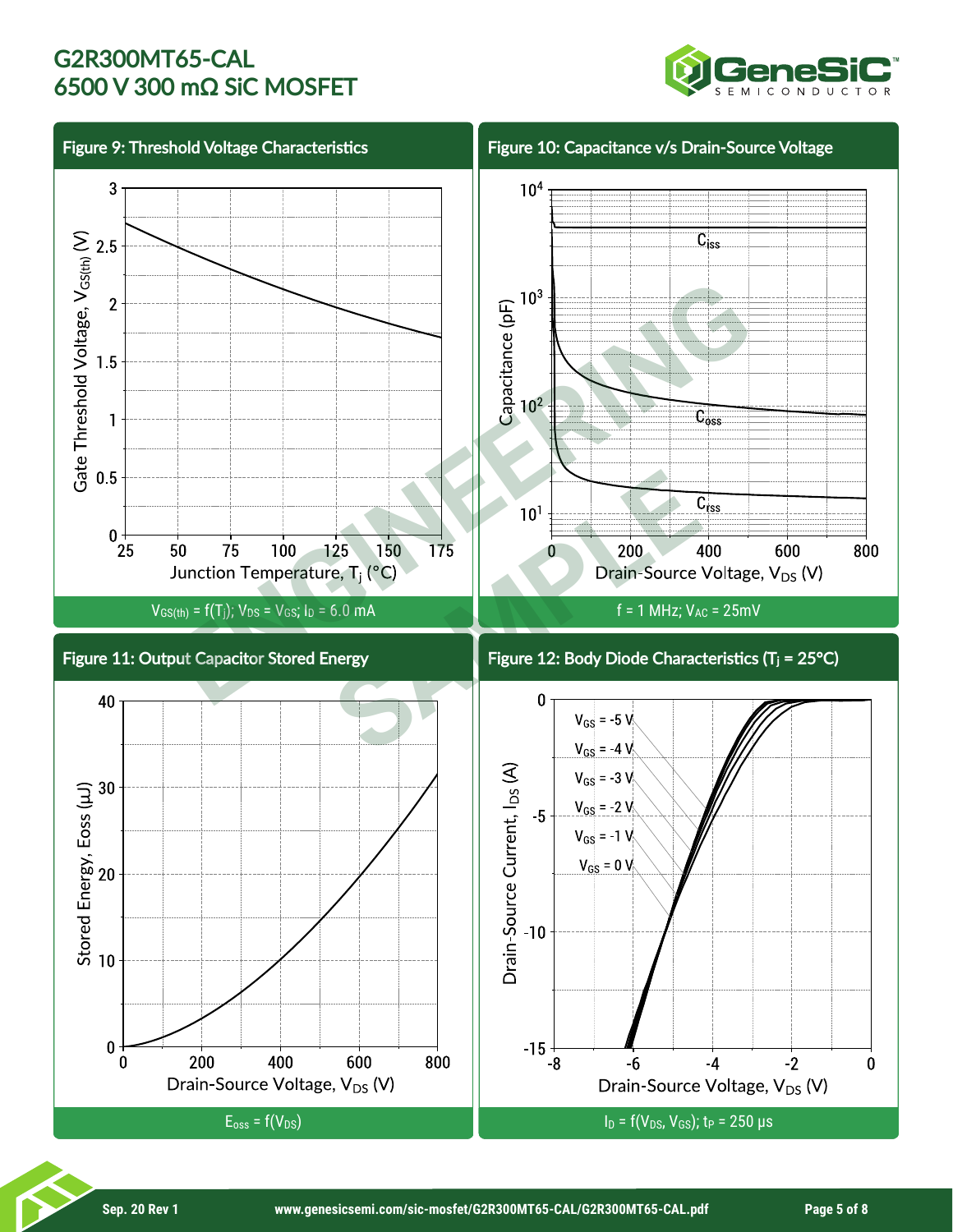

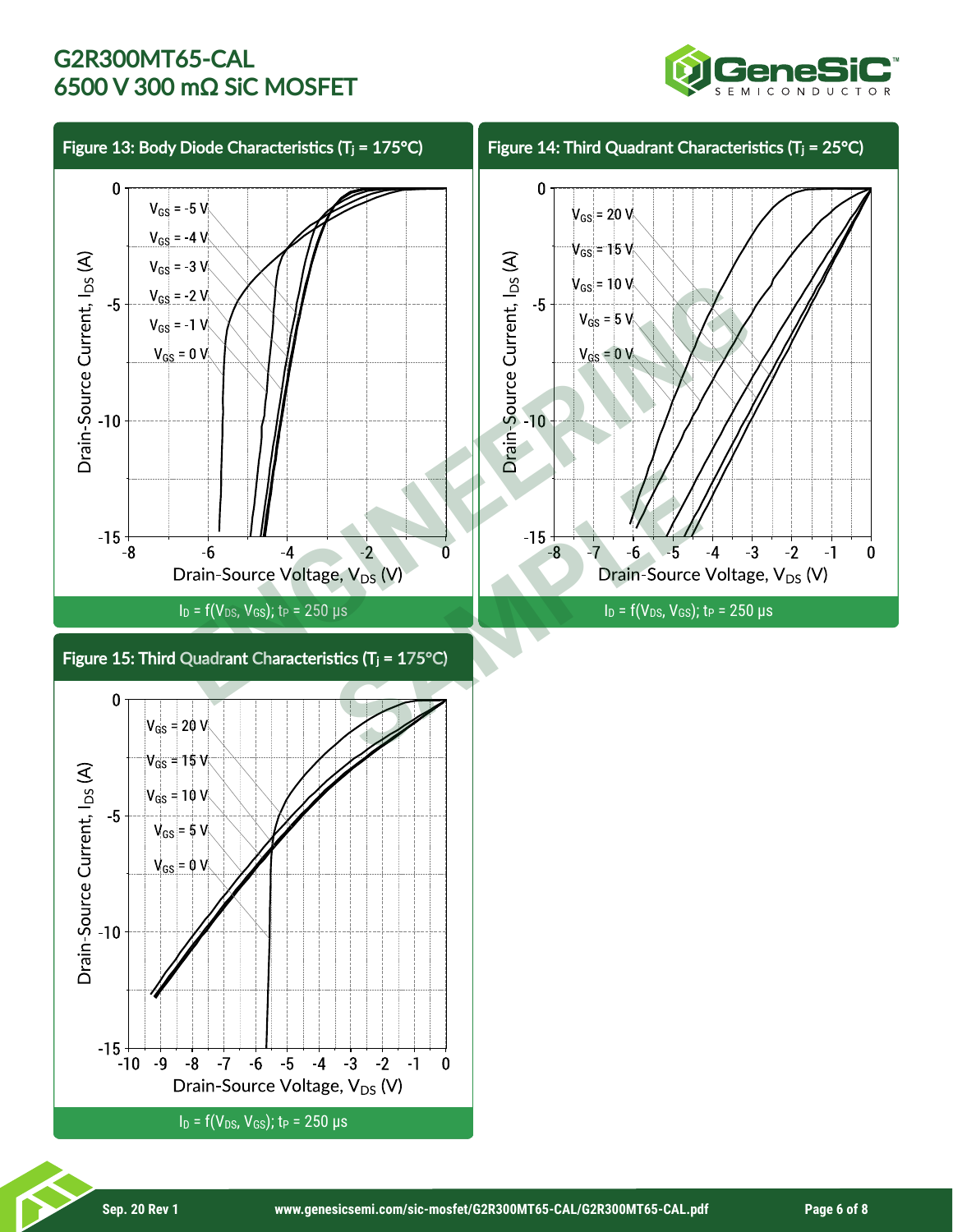

### Mechanical Parameters

This information is confidential, please contact **sales@genesicsemi.com** to learn more.

#### Chip Dimensions

This information is confidential, please contact **sales@genesicsemi.com** to learn more.

ENGINEERING SAMPLE

#### **NOTE**

1. CONTROLLED DIMENSION IS MILLIMETER.

2. DIMENSIONS DO NOT INCLUDE END FLASH, MOLD FLASH, MATERIAL PROTRUSIONS.